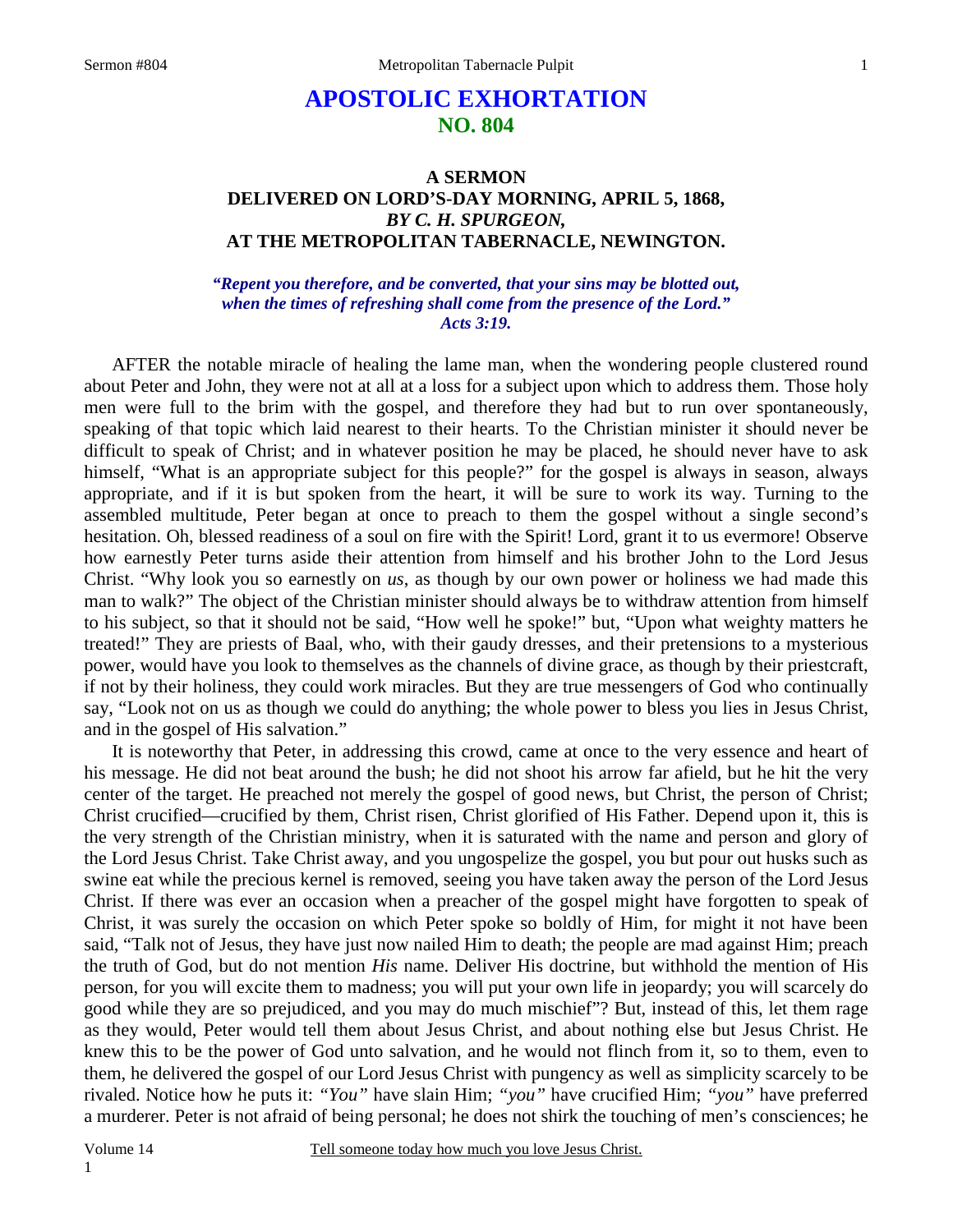rather thrusts his hand into their hearts, and makes them feel their sin; he labors to open a window into the darkness of their spirits, to let the light of the Holy Spirit shine into their souls. Even thus, my brothers, when we preach the gospel, must we do; affectionately but graciously we must deal with men; far from us to be trimming and mincing matters. Accursed let him be who takes away from the gospel of Jesus Christ that he may win popular applause, or who bates his breath and smoothes his tongue that he may please the unholy throng. Such a man may have for a moment the approbation of fools, but, as the Lord his God lives, he shall be set as a target for the arrows of vengeance in the day when the Lord comes to judge the nations. Peter, then, boldly and earnestly preached the gospel—preached the Christ of the gospel—preached it personally and directly at the crowd who were gathered around him.

 Nor did Peter fail, when he had enunciated the gospel, to make the personal application by prescribing its peculiar commands. Grown up among us is a school of men who say that they rightly preach the gospel to sinners when they merely deliver statements of what the gospel is, and of the result of dying unsaved, but they grow furious and talk of unsoundness if any venture to say to the sinner, "Believe," or "Repent." To this school Peter did not belong; into their secret he had never come, and with their assembly, were he alive now, he would not be joined. For, having first told his hearers of Christ, of His life, and death, and resurrection, he then proceeds to plunge the sword, as it were, up to the very hilt in their consciences by saying, "Repent you therefore, and be converted, that your sins may be blotted out." There, I say, in that promiscuous crowd, gathered together by curiosity, attracted by the miracle which he had worked, Peter felt no hesitation, and asked no question; he preached the same gospel as he would have preached to us today if he were here, and preached it in the most fervent and earnest style, preached the angles and the corners of it, and then preached the practical part of it, addressing himself with heart, and soul, and energy to everyone in that crowd, and saying, "Repent you therefore, and be converted, that your sins may be blotted out."

 Now there are four remarks which will make up the discourse of this morning, when they are enlarged.

**I.** And the first is this, that THE APOSTLE BADE MEN REPENT AND BE CONVERTED. Of this our text is proof enough without our going afield for other instances. Repent signifies, in its literal meaning, to change one's mind. It has been translated, "after-wit," or, "after-wisdom." It is the man's finding out that he was wrong, and rectifying his judgment; but although that is the meaning of the root, the word has come in Scriptural use to mean a great deal more. Perhaps there is no better definition of repentance than that which is given in our little children's hymnbook—

> *"Repentance is to leave The sins we loved before, And show that we in earnest grieve, By doing so no more."*

 Repentance is a discovery of the evil of sin, mourning that we have committed it, a resolution to forsake it. It is, in fact, a change of mind of a very deep and practical character which makes the man love what once he hated, and hate what once he loved. Conversion, if translated, means a turning round, a turning from, and a turning to—a turning *from* sin, a turning to *holiness*—a turning from carelessness to thought, from the world to heaven, from self to Jesus—a complete turning. The word here used, though translated in the English, "Repent and be converted," is not so in the Greek; it is really, "Repent and convert," or, rather, "Repent and turn." It is an active verb, just as the other was. "Repent and turn." When the demoniac had the devils cast out of him—I may compare that to repentance; but when he put on his garments and was no longer naked and filthy, and was said to be clothed, and in his right mind, I may compare *that* to conversion. When the prodigal was feeding his swine, and all of a sudden began to consider and to come to himself, that was repentance. When he set out and left the far country, and went to his father's house that was conversion. Repentance is a part of conversion. It is, perhaps, I may say, the gate or door of it. It is that Jordan through which we pass when we turn from the desert of sin to seek the Canaan of conversion. Regeneration is the implanting of a new nature, and one of the earliest signs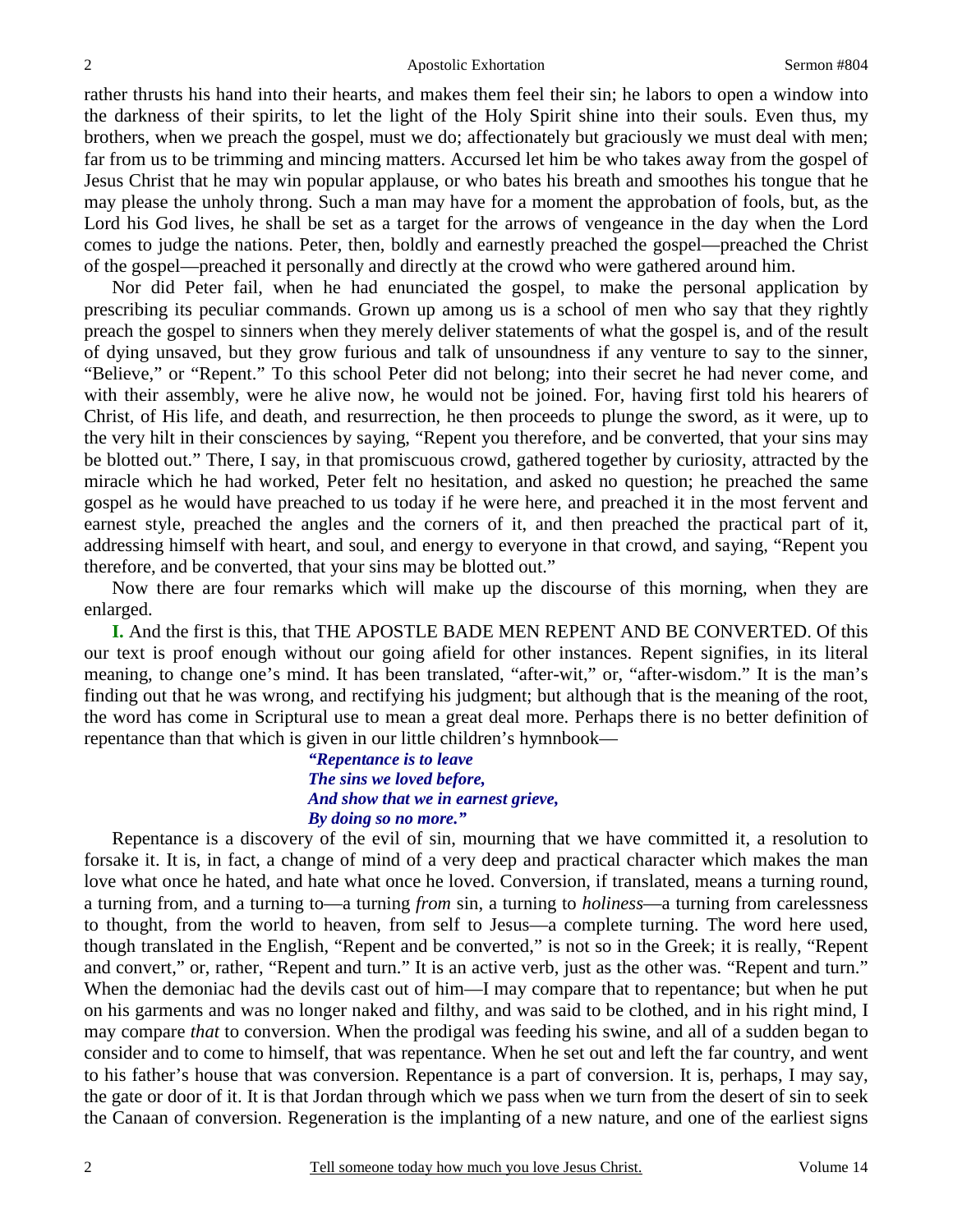of that is a faith in Christ, and a repentance of sin, and a consequent conversion from that which is evil to that which is good.

 The apostle Peter, addressing the crowd, said to them, "Change your minds; be sorry for what you have done; forsake your old ways; be turned; become new men." That was his message as I have now put it into other words.

 Now, brothers and sisters, it has been said, and said most truly, that repentance and conversion are the work of the Holy Spirit of God. You do not need that I should stop to prove that doctrine; we have preached it to you a thousand times, and we are prepared to prove that if anything is taught in Scripture, that is. There never was any genuine repentance in this world which was not the work of the Holy Spirit. For this purpose our Lord Jesus has gone on high: "He is exalted on high to give repentance and remission of sins." All true conversion is the work of the Holy Spirit. You may rightly pray in the words of the prophet, "Turn us, and we shall be turned," for until God turns us, turn we never shall, and unless He converts us, our conversion is but a mistake. Hear it as a gospel summons—

### *"True belief and true repentance, Every grace which brings us nigh; Without money Come to Jesus Christ and buy."*

 "And yet," you say, "and yet the apostle Peter actually says to us, 'Repent, and be converted!' That is, you tell us with one breath that these things are the gift of the Holy Spirit, and then with the next breath you read the text, 'Repent, and be converted.'" Yes, I do, I do, and thank God I have learned to do so. But you will say, "How do you reconcile these two things?" I answer, it is no part of my commission to reconcile my Master's words—my commission is to preach the truth of God as I find it, to deliver it to you fresh from His hand; I not only *believe* these things to be agreeable to one another, but I think I see in which they do agree, but I utterly desire of making the most of what is written in Scripture, and to accept it all, whether I can see the agreement of the two sets of truths or not—to accept them both because they are both revealed. With this hand I hold as firmly as any man living, that repentance and conversion are the work of the Holy Spirit, but I would sooner lose this hand, and both, than I would give up preaching that it is the duty of men to repent and to believe, and the duty of Christian ministers to say to them, "Repent and be converted, that your sins may be blotted out." If men will not receive the truth of God till they understand it, there are many things which they will never receive. Yes, there are many facts, common facts in nature, which nobody would deny but a fool, which yet must be denied if we will not believe them till we understand them. There is a fish fresh taken from the sea—you take it to the cook to serve it on the table. You eat salt with it, do you? What for? You will have it dried and salted, but what for? Did not it always live in the salt sea? Why then is it not salt? It is as fresh as though it had lived in the purling brooks of the upland country—not a particle of salt about it, yet it has lived wholly in the salt sea! Do you understand that? No, you cannot. But there it is, a fresh fish in a salt sea!

 And yonder are an ox and a sheep, and they are eating in the same meadow, feeding precisely on the same food. But the grass in one case turns to beef, in the other case to mutton, and on one animal there is hair and on the other wool. How is that? Do you understand it? So there may be two great truths in Scripture, which are both truths of God, and yet all the wise men in the world might be confused to bring those two truths together. I do not understand, I must confess, why Moses was told to cut down a tree and put it in the bitter waters of Marah. I cannot see any connection between a tree and the water, so that the tree should make it sweet, but yet I do believe that when Moses put the tree into the water the bitterness of Marah departed, and the stream was sweet. I do not know why it is that Elisha, when he went to Jericho, and found the water nauseous, said, "Bring me a cruse of salt." I do not know why his putting the salt into the stream should make it sweet—it looks to me as if it would operate the other way, but I believe the miracle, namely, that the salt was put in, and that it was sweetened. So I do not understand how it is that my bidding impenitent sinners to repent should in any way be likely to make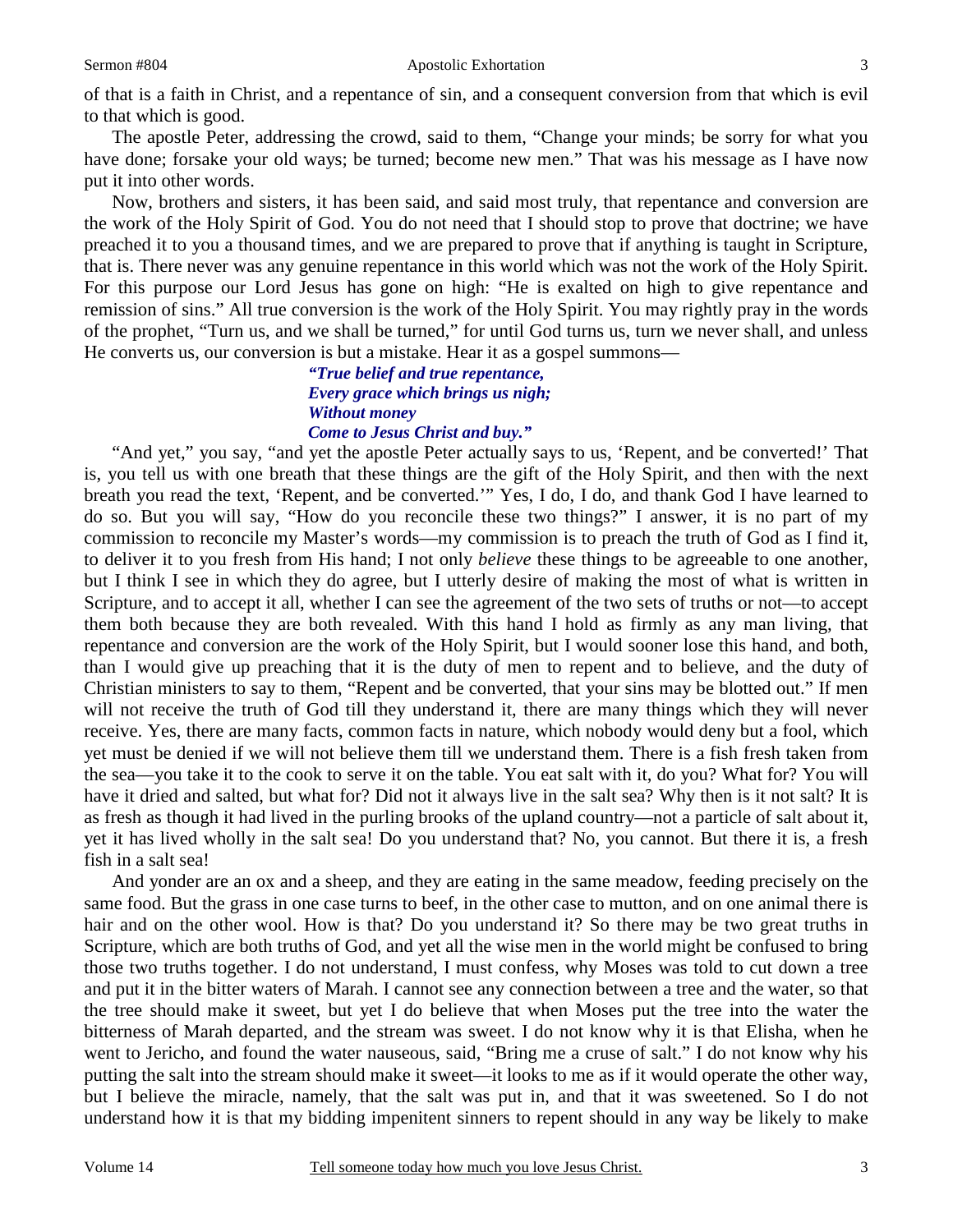them do so, but I know it does—I see it every day. I do not know why a poor weak creature saying to his fellow men, "Believe," should lead them to believe, but it does so—and the Holy Spirit blesses it, and they do believe and are saved; and if we cannot see how, if we see the fact, we will be content and bless God for it! Perhaps you may be aware that an attempt has been made by ingenious expositors to get rid of the force of this text. Some of our Hyper-Calvinist friends, who are so earnest against anything like exhortations and invitations, have tried by some means to disembowel this text if they could; they have tried to take something out, and put something else in—they have said that the repentance to which men are here exhorted is but an outward repentance. But how is it so, when it is added, "Repent and be converted, *that your sins may be blotted out"?* Does a merely outward repentance bring with it the blotting out of sin? Assuredly not! The repentance to which men are here exhorted is a repentance which brings with it complete pardon—"that your sins may be blotted out." And, moreover, it seems to me to be a shocking thing to suppose that Peter and John went about preaching up a hollow, outward repentance which would not save men. My brothers who make that remark would themselves be ashamed to preach up outward repentance; I am sure they would think they were not ministers of God at all if they preached up any merely outward virtue; it shows to what shifts they must be driven when they twist the Scriptures so horribly with so little reason.

 Brothers and sisters, it was a soul-saving repentance, and nothing less than that, which Peter commanded of these men. Now, let us come to the point. We tell men to repent and believe, not because we rely on any power in *them* to do so, for we know them to be dead in trespasses and sins; not because we depend upon any power in our earnestness or in our speech to make them do so, for we understand that our preaching is less than nothing apart from God, but because the gospel is the mysterious engine by which God converts the hearts of men, and we find that, if we speak in faith, God the Holy Spirit operates with us, and while we bid the dry bones live, the Spirit makes them live—while we tell the lame man to stand on his feet, the mysterious energy of the Holy Spirit makes his ankle bones to receive strength—while we tell the impotent man to stretch out his hand, a divine power goes with the command, and the hand is stretched out, and the man is restored. The power lies not in the sinner, not in the preacher, but in the Holy Spirit, which works effectually with the gospel by divine decree, so that where the truth of God is preached, the elect of God are quickened by it, souls are saved, and God is glorified. Go on, my dear brothers, preaching the gospel boldly, and be not afraid of the result, for, however little may be your strength, and though your eloquence may be as nothing, yet God has promised to make His gospel the power to save, and so it shall be down to the world's end.

 See then, you who are unsaved, before I leave this point, see what it is we are bound to require of *you* this morning. It is that you repent *and be* converted. We are not satisfied with having your ear, nor your eyes; we are not content with having you gathered in the house of worship—it is all in vain that you have come here unless you repent and be converted. We have not come to tell you that you must reform a little, and mend your ways in some degree—unless you put your trust in Christ, forsake your old way of life, and become new creatures in Christ Jesus, you will perish. This—nothing short of this is the gospel requirement. No church-going, no chapel-going will save you; no bowing of the knee, no outward form of worship, no pretensions and professions to godliness—you MUST repent of your sins and forsake them, and if you don't do this, neither shall your sins be blotted out! Thus much, then, on the first point—the apostle commanded men to repent and be converted.

**II.** In the second place, THERE WAS GOOD REASON FOR THIS COMMAND.

 The text says, "Repent you *therefore."* The apostle was logical*—*he had a reason for his exhortation. It was not mere declamation but sound reasoning. "Repent you therefore." What, then, was the argument? Why, first, because you, like the Jews, have put Jesus Christ to death! This was literally true of the people to whom he spoke—they had had a share in Christ's execution. And this is spiritually true of you to whom I speak this morning; every sin in the essence of it is a killing of God; do you understand me? Every time you do what God would not have you do, you do in effect, as far as you can, take God off of His throne, and disown the authority which belongs to His Godhead; you do in intent, as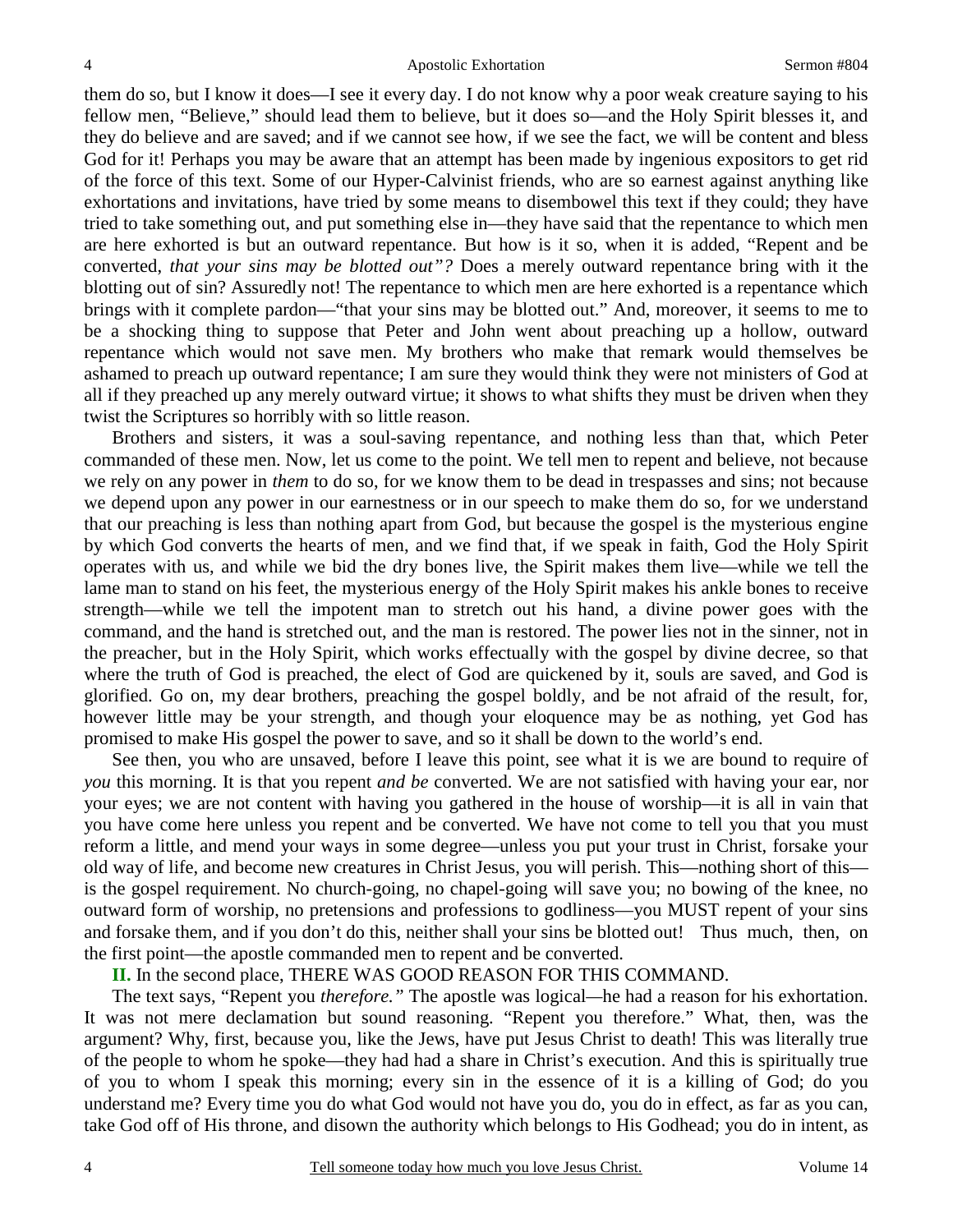### Sermon #804 Apostolic Exhortation

far as you can, kill God! That is the drift of sin—sin is a God-killing thing; every violation of the law of God is treason in its essence—it is rebellion against the lawgiver. When our Lord Jesus Christ was nailed to the tree by sinners, sin only did then literally and openly what all sin really does in a spiritual sense. Do you understand me? Those offenses of yours which you have thought so little of, have been really a stabbing at the Deity. Will you not repent, if it is so? While you thought your sins to be mere trifles, light things to be laughed at, you would not repent; but now I have shown you (and I think your conscience will bear me out) that every sin is really an attempt to thrust God out of the world, and that every sin is saying, "Let there be no God." Oh, then there is cause enough to repent of it! Come here and reason with me, you who have broken God's law. Suppose the principle of your disobedience would be carried out to the fullest, would not all laws be disregarded, and moral government subverted? And why not, since what one may do, another has clearly the same right to do. What, then, if the authority of God should be no more acknowledged in the universe—where should we all be? What a hell above ground would this world become! What a moral chaos and den of beasts! Do you not see what a mischievous thing, then, your iniquity has been? Repent and turn from it. If you can really believe this morning that though you did not nail Christ to the cross, nor plait the crown of thorns, and put it on His head, nor stand and mock Him there, yet that every sin is a real crucifixion of Christ, and a mockery of Christ, and a slaughter of Christ, then, truly, there is abundant reason why you should repent and turn from it!

 The apostle also used another argument, namely, that He whom they had slain was a most blessed person—one so blessed that God the Father had exalted Him. Jesus Christ came not into this world with any selfish motive, but entirely out of philanthropy, full of love to men. And yet men put Him to death! Every sin is an insult against the good and kind God; God does not deserve that we should rebel against Him; if He were a great tyrant domineering over us, putting us to misery, there might be some excuse for our sin, but when He acts like a tender father to us, supplying our needs day by day, and forgiving our offenses, it is a shame, a cruel shame, that we should live in daily revolt against Him. You who have not believed in Christ, have mighty cause for repenting that you have not believed in Him, seeing He is so good and kind. What hurt has He ever done you that you should curse at Him? What injury has Jesus done to any one of you that you should despise Him? You deny His Deity, perhaps, or, at any rate, you despise the great salvation which He came into this world to work out. Does He deserve this of you? Prince of life and glory, King of angels, the adored of seraphs, are You despised of men for whom Your blood was shed? Oh, what an accursed thing, then, sin must be, since it treats so badly so kind and blessed a person! This ought to make us melt! This should make us shed drops of pity and of grief! We ought, indeed, to turn from our idle and evil ways when against Jesus we have so offended.

 Moreover, Peter used another plea, that while they had rejected the blessed Christ, they had chosen a murderer. Sinner, you have despised Christ, and what is it you have chosen? Has it been the drunkard's cup? Oh, what a bestial thing to prefer to Christ! Or has it been your lust? What a devilish thing to set in the place of Christ! Man, what have your sins done to you that you should prefer them to Jesus Christ? Have you lived in them for years? Then what wages have you had? What profit have you had? Tell me now, you who have gone the farthest in sin, tell me now, are you satisfied with the service? Would you wish to go over again the days you have lived, and to reap in your own bodies the fruit of your misdeeds? No, and you serve a hard master—a murderer from the beginning is that devil to whom you surrendered your lives. Oh, then, this is a thing to be repented of—that you have cast Christ away, and have chosen a murderer! "Not this man," you say, "but Barabbas." You will take this murderous world, this killing sin, but the blessed Savior, you let Him go! Is not there good argument here for repentance and conversion? Surely there is.

 Peter clenches his reasoning with another argument, bringing down, if I may so say, the big hammer this time upon the head of the nail. It is this, that the Lord Christ, whom you have up to now despised, is able to do great things for you. "His name through faith in His name has made this man strong, whom you see and know." Christ then, by faith in Him, is able to do for you all that you need; if you will trust Jesus today, all your iniquities shall be blotted out; the past shall not be remembered; the present shall be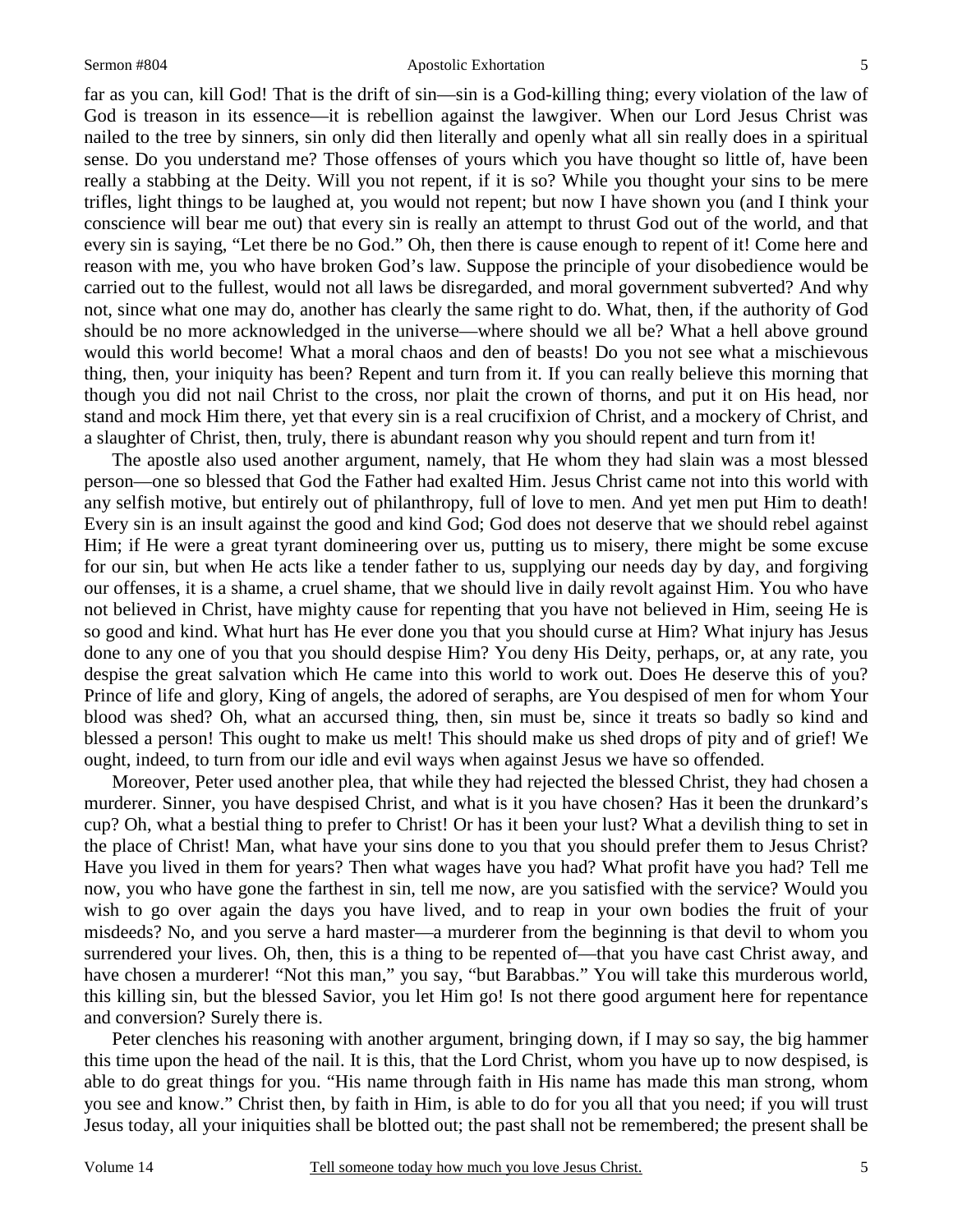rendered safe, and the future blessed. If you trust in Christ, there is no sin which He will not forgive you, no evil habit the power of which He will not break, no foul propensity the weight of which He cannot remove; believing in Him, He can make you blessed beyond a dream. And is not this cause for repentance, that you should have slighted one who can do you so much good? With hands loaded with love, He stands outside the door of your heart! Is not this good reason for opening the door, and letting the heavenly stranger in, when He can bless you to such a vast extent of benediction? What, will you reject your own mercies? Will you despise the heaven which shall be yours if you will have my Master? Will you choose the doom from which none but He can rescue you, and let go the glory to which none but He can admit you? When I think of the usefulness of Christ to perishing sinners, there is indeed abundant cause for repentance that you should not have closed with Him long ago, and accepted Him to be your all in all. Thus you see the apostle argued with them by that word, "Therefore."

 There was one other plea which he used, which I would employ this morning. He said, "Brethren, I know that through ignorance you did it." As if he would say, "Now that you have more of the light of God, repent of what you did in the dark." So might I say to some here present. You had not heard the gospel, you did not know that sin was so bad a thing; you did not understand that Jesus Christ was able to save to the uttermost them who came unto God by Him. Well, now you do understand it; the times of your ignorance God winks at, but now, "commands all men everywhere to repent." Greater light brings greater responsibility. Do not go back to your sin, lest it become tenfold sin to you; if you do in the light of God what once you did in the darkness, He who winked at you when you knew no better, may lift His hand and swear that you shall never enter into His rest, because you sinned presumptuously, and did despite to the Spirit of His divine grace. I charge every unconverted man and woman here to mind what they do in the future. If you did not know that Jesus was able to save you before, you know it now! If you were in the dark till this morning, you are not in the dark any longer! "Now you have no cloak for your sin." Therefore, because the cloak is pulled away, and you sin against the light of God, I say as Peter did, "Repent and be converted, that your sins may be blotted out."

**III.** But now, our third remark shall be given with brevity, and it is this, THAT WITHOUT REPENTANCE AND CONVERSION, SIN CANNOT BE PARDONED.

 The expression used in the text, "blotted out," in the original may be better explained in this way. Many Oriental merchants kept their accounts on little tablets of wax. On these tablets of wax, they indented marks which recorded the debts, and when these debts were paid, they took the blunt end of the stylus or pencil, and just flattened down the wax, and the account entirely disappeared. That was the form of "blotting out" in those days. Now, he who repents and is pardoned is, through the precious blood of Christ, so entirely forgiven that there is no record of his sin left. It is as though the stylus had leveled the marks in the wax, and there was no record left. What a beautiful picture of the forgiveness of sin! It is all gone, not a trace left! If we blot out an account from our books, there is the blot—the record is gone but there is the blot; but on the wax tablet there was no blot—it was all gone and the wax was smooth. So is it with the sin of God's people when removed by Jesus' blood—it is all gone and gone forever. But rest assured it cannot be removed unless there is repentance and conversion as the result of faith in Jesus. This must be so, for this is most seemly. Would you expect a great king to forgive an erring courtier unless the offender first confessed his fault? Where is the honor and dignity of the throne of God if men are to be pardoned while as yet they will not confess their sin? In the next place, it would not be moral—it would be pulling up the very sluices of immorality to tell men that they could be pardoned while they went on in their sins and loved them. What, a thief pardoned, and continues to steal! A harlot forgiven, and remains unchaste! The drunkard forgiven, and yet delights in his tankards! Truly, then, the gospel would be the servant of unrighteousness, and against us who preach it morality would make a law. But it is not so, impenitent sinners shall be damned, let them boast what they will about divine grace. My hearer, you must hate your sin or God will hate you! You must turn or burn! You cannot have your sins and go to heaven. Which shall it be? Will you leave your sins and go to heaven, or hold your sins and go to hell? Which shall it be, for it must be one or the other; there must be a divorce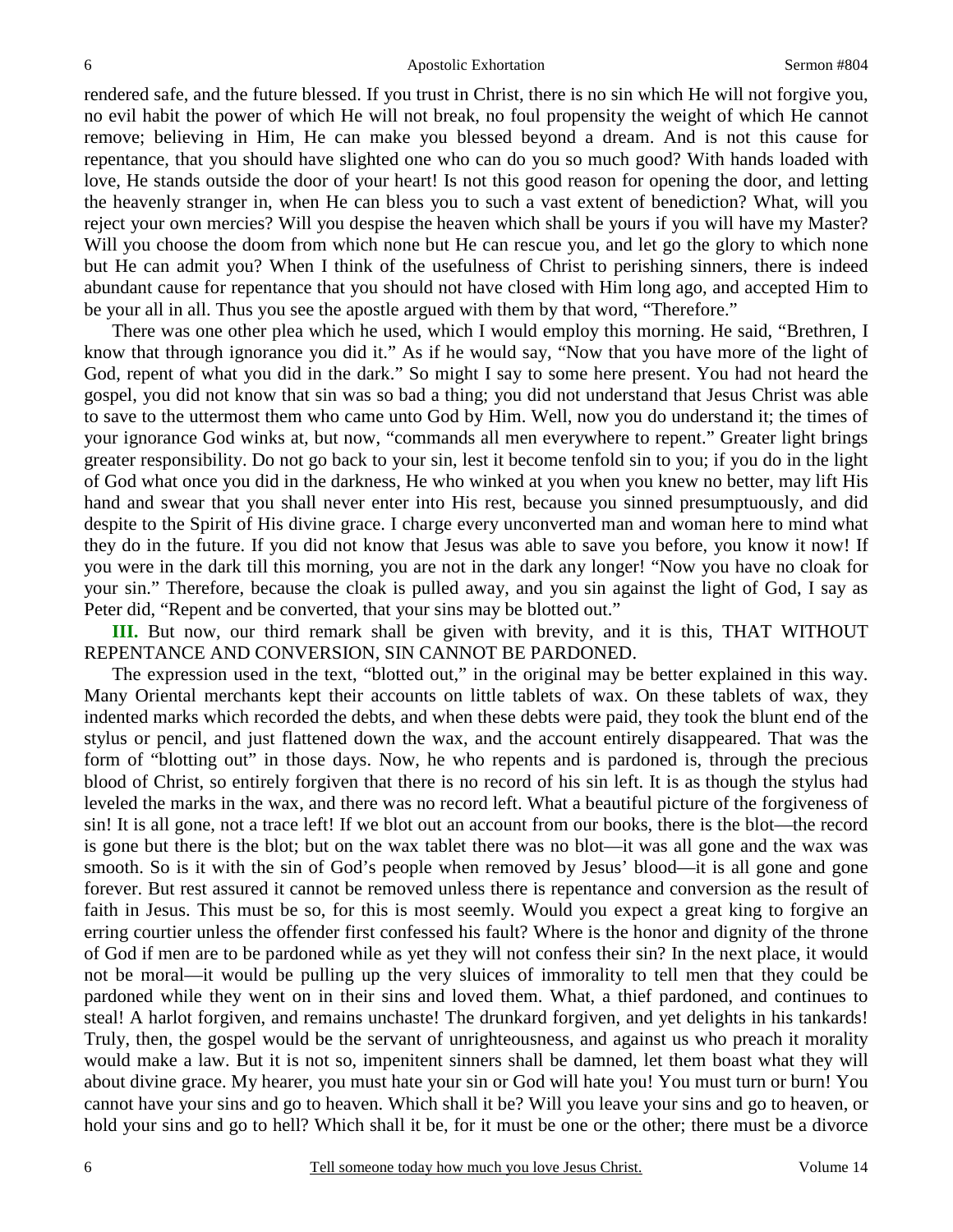### Sermon #804 Apostolic Exhortation

between us and sin, or there cannot be a marriage between us and Christ. Does not conscience tell us this? There is not a conscience here that will say to a man, "You can hope to be saved, and yet live as you like." Some have said this—I question if any have believed it. No, no, no, blind as conscience is, and though its voice is often very feeble, yet there is enough of sight about conscience to see that continuance in sin and pardon cannot coexist, and there must be a forsaking of iniquity if there is to be a forgiving of it. But, my hearer, whether your conscience shall say so or not, God says it; "He who confesses and forsakes his sin shall find mercy," but there is no promise for the unrepentant. God declares that he who repents shall be forgiven. "To this man will I look, even to him that is poor and of a contrite spirit, and trembles at My word."

 But for haughty Pharaoh, who says, "Who is the Lord, that I should obey Him?" there is nothing but eternal destruction from the presence of the Lord. He who goes on in his iniquity, and hardens his neck, shall suddenly be destroyed, and that without remedy. Ah, I have no pardons to preach to you who settle your minds to continue in sin; I have no gentle notes of love at all, nothing but a fearful looking for of judgment and of fiery indignation. But ah, if you loathe your sins—if God's Holy Spirit has made you hate your past lives, if you are anxious to be made new men in Christ Jesus, I have nothing but notes of love for you. Believe in Jesus, cast yourself on Him, for He has said, "He who comes unto Me I will in no wise cast out." "Though your sins are as scarlet, they shall be as white as snow; though they are red like crimson, they shall be as wool." The door is shut and fast bolted to every man who will keep his sin, but it is wide open, even to the biggest sinner out of hell, if he will leave his sin and lay hold of Jesus and put his trust in Him!

**IV.** The last remark is this—REPENTANCE AND CONVERSION WILL BE REGARDED AS PECULIARLY PRECIOUS IN THE FUTURE, for my text says, "That your sins may be blotted out, *when the times of refreshing shall come from the presence of the Lord."*

 A very difficult passage, indeed! Its meaning is scarcely known. Three or four meanings have been attached to it. In the first place, I think it means this—he who repents and is converted, shall enjoy the blotting out of sin in that season of sweet peace which always follows pardon. After a man has been thoroughly broken down on account of sin, God deals with him very tenderly. Among the very happiest parts of human life are the hours immediately after conversion! You know how we sing—

### *"Where is the blessedness I knew When first I saw the Lord?"*

When the broken bone begins to heal, David puts it, "You make the bones which You have broken to rejoice." When the prisoner first gets out of prison; when the fetters for the first time clank music as they fall broken to the ground; when the sick man leaves the sick chamber of his convictions to breathe the air of liberty, and to feel the health of a pardoned sinner! Oh, if you did but know what a bliss it is to be forgiven, you would never stay away from Christ! But you do not know, and cannot tell how sweet it is to be washed in the precious blood, and wrapped about with the fair white linen, and to have the kiss of the heavenly Father on your cheek! O "repent and be converted, that your sins may be blotted out, when the times of refreshing shall come from the presence of the Lord."

 Perhaps these "times of refreshing" may also relate to times of revival in the Christian church. The only way in which you, dear friends, can share in the refreshment of a revival, is by your own repenting and being converted. A revival is great refreshment to the church; I pray that a mighty wave may sweep over Great Britain, for much we need it. But of what use is a revival to an unpardoned sinner? It is like the soft south wind blowing upon a corpse—it can bring no genial warmth. If you repent, and are converted, then, amidst the general joy of the revival, you shall have this joy that your sins have been blotted out. What a mournful cry is that, "The harvest is past, the summer is ended, and we are not saved!" I think I hear that cry from some in the Tabernacle this morning. Oh, that blessed month of February and the beginning of March! It was to us like a harvest and a summer! What prayers, what tears, what cries! How full this house was to pray! How all day long from before the daystar shone, until long after sunset we continued in prayer! But you are still not saved, some of you. The harvest and the